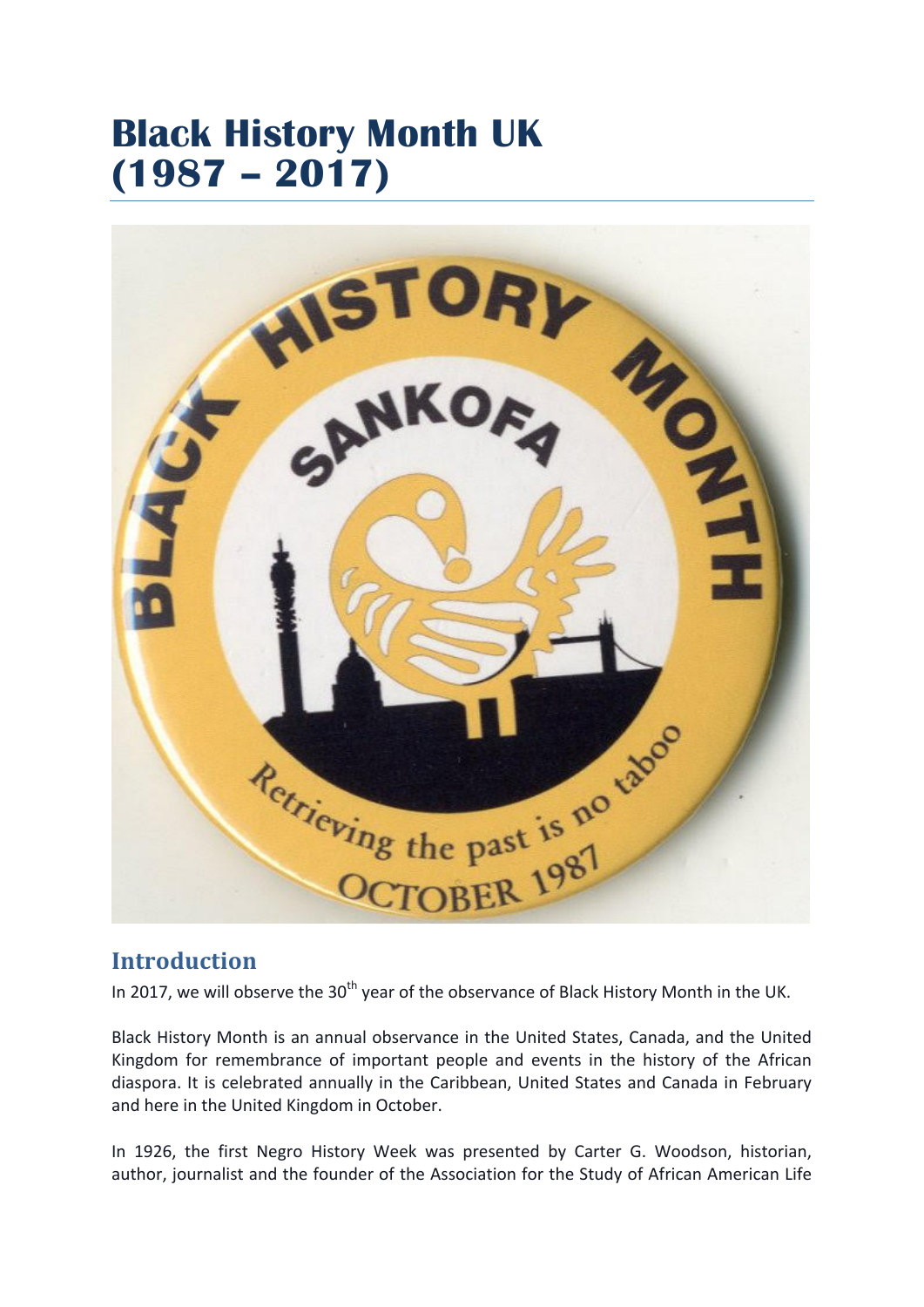and History. A founder of the Journal of Negro History in 1916, Woodson has been cited as the Father of Black History. In February of 1926, he announced the celebration of "Negro History Week", considered the precursor of Black History Month.

By the time America celebrated its bicentenary in 1976 the week had become a month-long initiative and rebranded Black History Month.

The observation of the month of October as Black History Month in the UK had its gestation in an anti-racist momentum initiated by the programmes and priorities of the Ethnic Minorities Unit (EMU) of the Greater London Council (GLC), led by the Principal Race Relations Adviser and Head of the Unit, Ansel Wong.

When the GLC & EMU was abolished, the political determination to keep this momentum live was driven by the leaders of the successor bodies - The Chair of the London Strategic Policy Unit (LSPU), Cllr Linda Bellos and the Chair of the Race Equality Policy Group (REPG), Cllr Narendra Makanji.

Post abolition of the GLC and with the unqualified support of Linda Bellos and Narendra Makanji plus the Deputy Leader of the Inner London Education Authority (ILEA), Bernard Wiltshire, staff in REPG and other units of the LSPU continued working on this idea, led by Akyaaba Addai-Sebo who was a Policy Team Leader in the Unit. Much of the success of this initiative was due to his vision and efforts.

## The Imperatives for BHM UK

In an interview published in New African with Akyaaba Addai-Sebo, he outlined some of the push factors that influenced our thinking in creating and implementing the designation in the UK of October as Black History Month.

"The inspiration for Black History Month came from an incident that happened at the GLC where I worked as the Co-ordinator of Special Projects. A colleague of mine, a woman, came to work one morning, looking very downcast and not herself. I asked her what the matter was and she confided to me that the previous night when she was putting her son Marcus to bed he asked her, "Mum, why can't I be white?"

The mother was taken aback. She said that she was so shocked that she didn't know how to respond to her son. The boy that had been named after Marcus Garvey had asked why he couldn't be white!

In the US, I would lecture about Africa and its contribution to world civilisation. I would talk to many schoolchildren and their parents about the African genius, the appropriateness and validity of our traditions, moral code, hospitality and I would demonstrate how we lived in Africa, the games we played as children and the food we ate. Session after session, some children and their parents would come to me attesting their new found faith in themselves as Africans, and the change that the encounter had brought to their homes.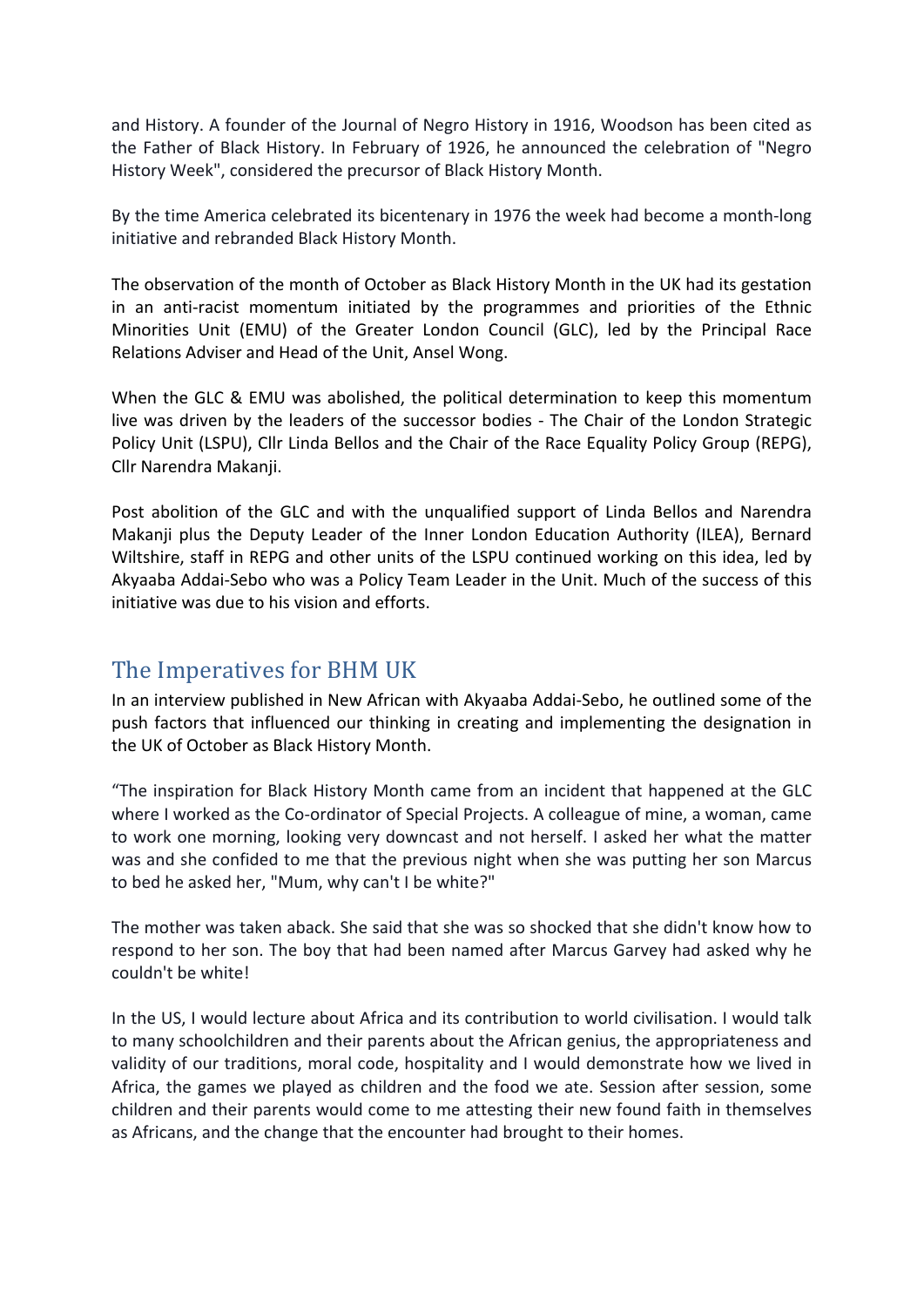So when this incident with Marcus took place in London, it dawned on me that something had to happen here in Britain. I was very familiar with black history month in America, and thought that something like that had to be done here in the UK, because if this was the fountainhead of colonialism, imperialism and racism, and despite all the institutions of higher learning and research and also the cluster of African embassies, you could still find a six year old boy being confused about his identity even though his mother had tried to correct it at birth, that meant the mother had not succeeded because the wider society had failed her.

That also meant that the world out there and the happenings in it, particularly in the playgrounds and classrooms of the various schools in the UK were so strong and powerful that they denigrated that person's identity, which made that child question his identity as an African or being black. That was something that really touched me and so I reflected on it for many weeks. The only thing that came to me after those weeks of reflection was that something had to be done here in the UK to permanently celebrate Africa's contribution to world civilisation".<sup>1</sup>

The upshot of this incident was a series of discussions within the staff and supporters of the GLC's Ethnic Minorities Unit resulting in a decision to "take action" and incorporate an annual celebration of Black History into our programme of activities.

Our Programme of activities included the celebration of African Jubilee Year from August 1987 to July 1988 with October designated as **Black History Month.** 



But before then, I managed to identify sufficient resources, in part through creative accounting, to organise a series of lectures, that in hindsight, were the precursors to the designation of October as Black History Month in 1987. At the Greater London Council, the local government for London, we were at the forefront of the campaigns against institutional racism in the UK and the apartheid regimes in Southern Africa. This vantage point in the administration of the city of London enabled us to invite into our community personalities like Sally Mugabe, Graca Machel, Winnie Mandela, Nina Simone, Angela Davis, Rev. Jesse Jackson, Max Roach, Hugh Masakela, John Henrik Clarke, Frances Cress-Welsing, Tony Martin, Yosef ben-Jochannan, Mawulena Karenga, Grand Ballets d'Afrique Noire, Ray Charles, Burning Spear and many more to inspire,

 $1$  Interview with Akyaaba Addai-Sebo, New African, October 2014.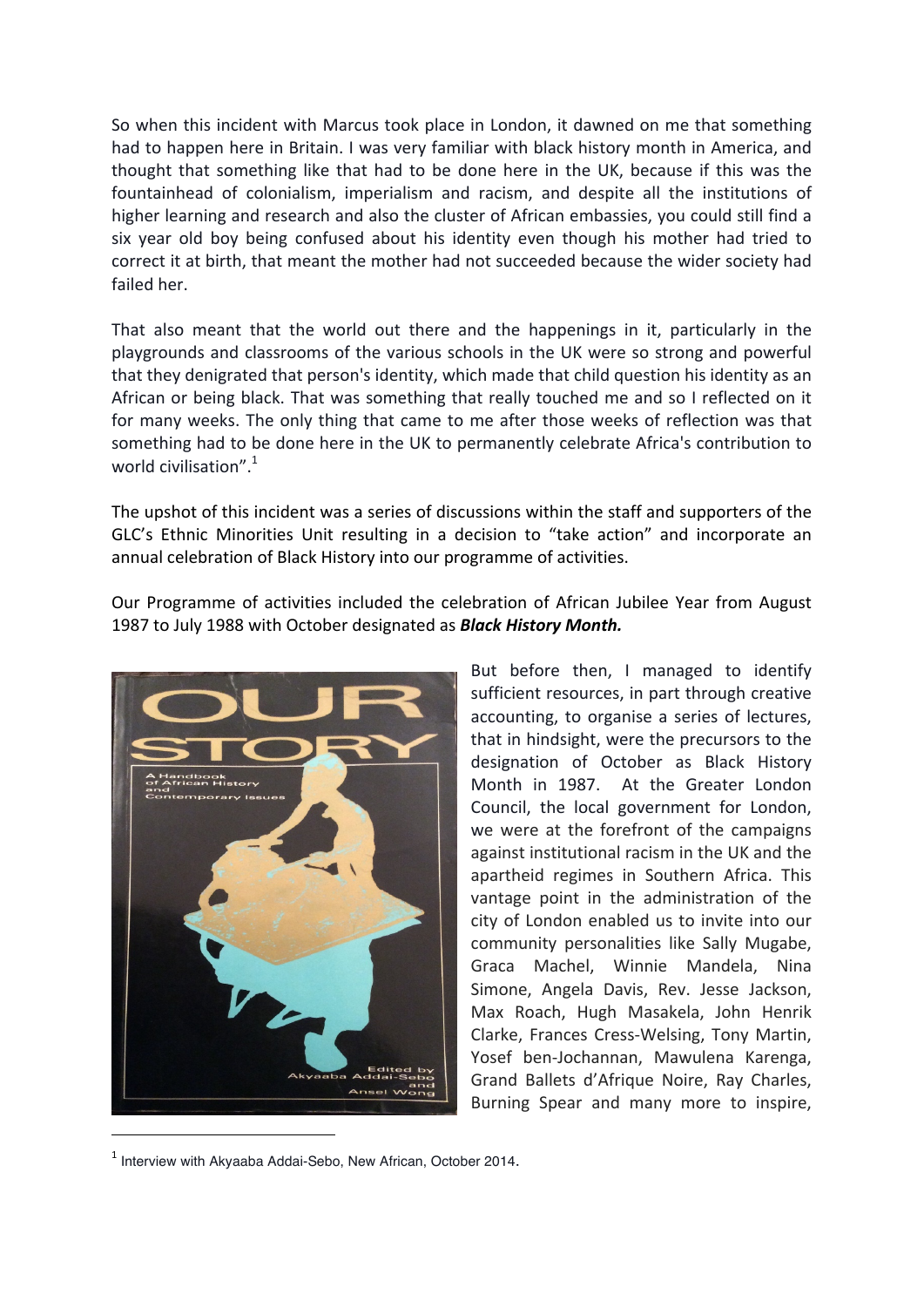educate and help in the in the intellectual preparation of our community for the future safety and development of Africa in our collective interest.

These lectures provided the impetus, political and institutional, for the platform for more daring initiatives and were also held in Birmingham, Manchester and other cities across the UK. They were compiled and published as **Our Story**<sup>2</sup>, edited by Akyaaba Addai-Sebo and Ansel Wong. It is presently out of print.

In many ways, this publication epitomised the collaborative drive that underpinned this celebration. As local government staff, we were keen to broker genuine community involvement and engagement drawing on the contributions of activists and professional expertise among the African and Caribbean Diaspora.

The book was designed by Robert Lee, Kofi Hagan and Anum A Iyapo; photographic research by Armet Francis; manuscript preparation by RT Studios and printed by Hansib Publishing, the nation's leading Black Publishing House.

We also organised some cultural events and brought in international renowned musicians from the UK, the Caribbean, the USA, Africa, Ireland and India to perform at the Wembley Arena and the Royal Albert Hall.

The celebratory Concert to launch the first Black History Month included such luminaries as Hugh Masakela, Max Roach, Ghanaba, Earls-in-Flight, Alap, Tania Maria, Courtney Pyne, Grandes Ballets d'Afrique Noir of Guinea, Henrik Clarke, Tony Martin, Josef ben-Jochannan and Frances Cress Welsing, among others.

We filled the Royal Albert Hall with schoolchildren from all over Greater London for a week, where they listened to inspirational music and talks.

The successes of these events, prompted us to agree that this approach had to be institutionalised, and so the idea of Black History Month was born.

We drafted and issued an **African Jubilee Year Declaration** that:

• Recognised the contributions of Africans to the cultural, economic and political life of London and the UK.

• Called upon the London boroughs to recognise this fact and take their duties as enjoined by the Race Relations Act very seriously, to intensify their support against apartheid, and to continue the process of naming monuments, parks and buildings after illustrious African leaders, and to do everything in their power to ensure that black children did not lose the fact of the genius of their African-ness.

## **African Jubilee Year** was a celebration of

 

- the Centenary of Marcus Garvey's Birth
- the  $25<sup>th</sup>$  Anniversary of the founding of the Organisation of African Unity (OAU)
- the 150th anniversary of emancipation in the Caribbean.

<sup>&</sup>lt;sup>2</sup> Our Story: A Handbook of African History and Contemporary Issues, ed. Akyaaba Addai-Sebo & Ansel Wong, London Strategic Policy Unit, 1988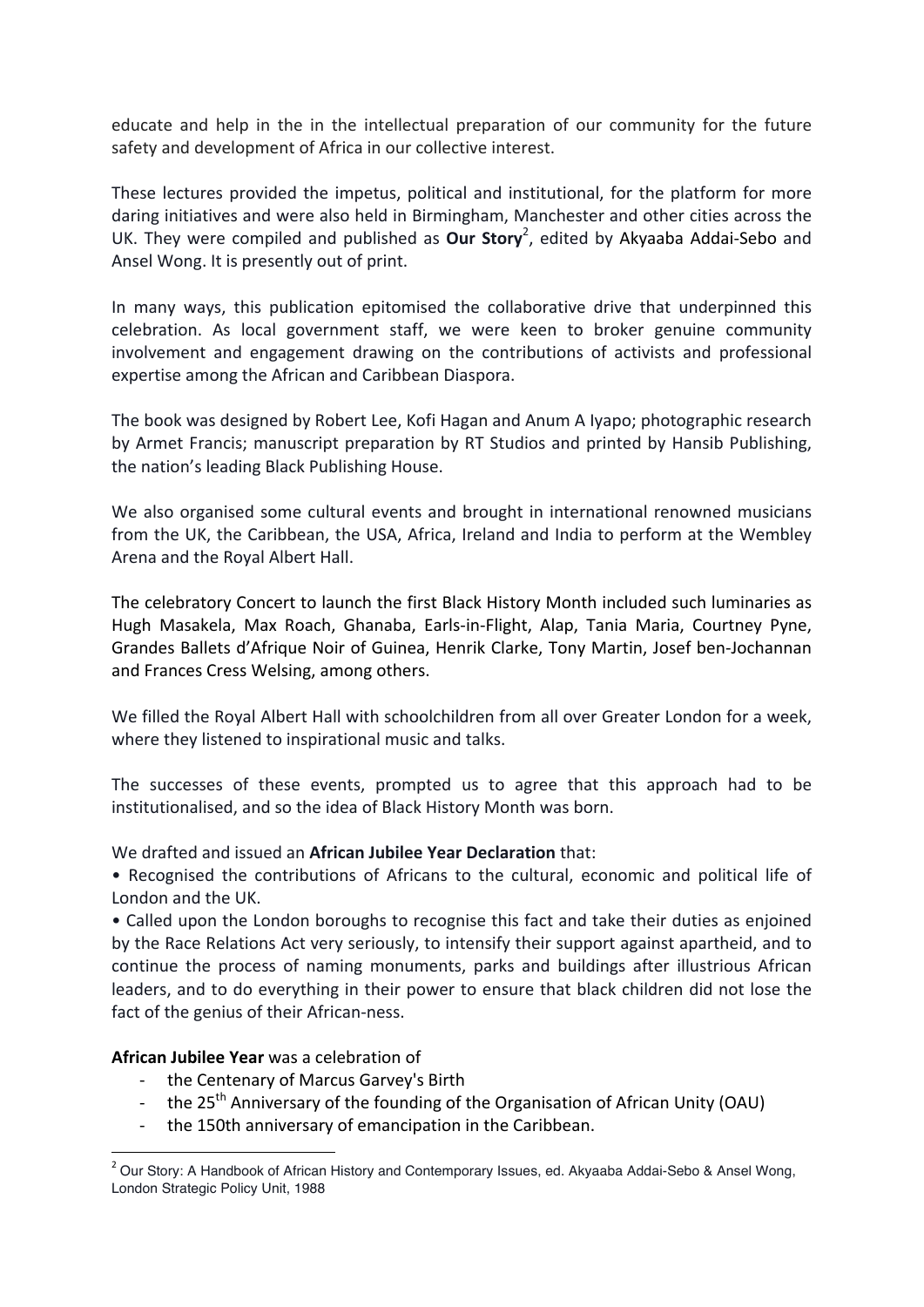And to be publicly honest and truthful, now that I have left the employ of the GLC, it was also a defiant gesture against Thatcher's abolition of the GLC. We were not going down with a whimper. We would use the death throes of the GLC and the little money left to make a statement of the black presence in this country and the validity of our multiple heritages.

The declaration we issued was bold and challenging for its time. We broadened our base by engaging with other local authority officers such as Vitas Evans of the Association of London Authorities (ALA). And most importantly, we were able to get everybody to agree to the radical proposals contained in this Declaration, safe in the knowledge that our backs, as officers, were covered by our political leaders, Linda Bellos, Bernard Wiltshire and Narendra Makanii.

These local politicians committed the ILEA, the ALA and the seven local authorities that made up the London Strategic Policy Unit (LSPU), the successor body to the abolished GLC, to observe the month of October as Black History Month from 1987.

And so, the 1st of October 1987 was the first Black History Month in this country.

The inaugural address to launch the event was given by Dr Maulana Ron Karenga who spoke at County Hall on "The Meaning & Challenge of African History" with a contextual introductory contribution from the Deputy Leader of the ILEA, Bernard Wiltshire.

Dr. Maulana Karenga, the originator of Kwanzaa in the US, was chosen specifically because of his relevance to what we were doing and because he had launched Kwanzaa which had become a successful part of the cultural calendar both in the US and the UK. He, together with the late Mrs Sally Mugabe, the London Strategic Policy Unit, the Inner London Education Authority and various politicians all worked together to launch the first events of Black History Month. 

This was followed by a series of lectures at the community centres of the various London boroughs. Later, the events spread to other parts of the UK because the African Jubilee Year Declaration that was launched here in July/August 1987 was also sent across the country but it took some time for the other boroughs outside London to adopt the declaration, which formally instituted the month of October as Black History Month throughout the UK.

Some have questioned our use of the term "Black" instead of "African". We deliberately chose to call it "Black" as Black posited and reflected tolerance and acceptance of the enriching cultural diversity of contemporary British society. Black is also a unifier term that brings into sharp relief the various strands of suffering, humiliation, exploitation and denigration as well as an articulation of solidarity and the building of allies in relation to shared and common experiences.

We also stressed that "Africa" was not excluded. In fact, it was the essence as was evidenced in the accompanying 1986-87 Historical Concerts and Lectures celebrating Africa's contribution to world civilisation at the Royal Albert Hall and various community centres.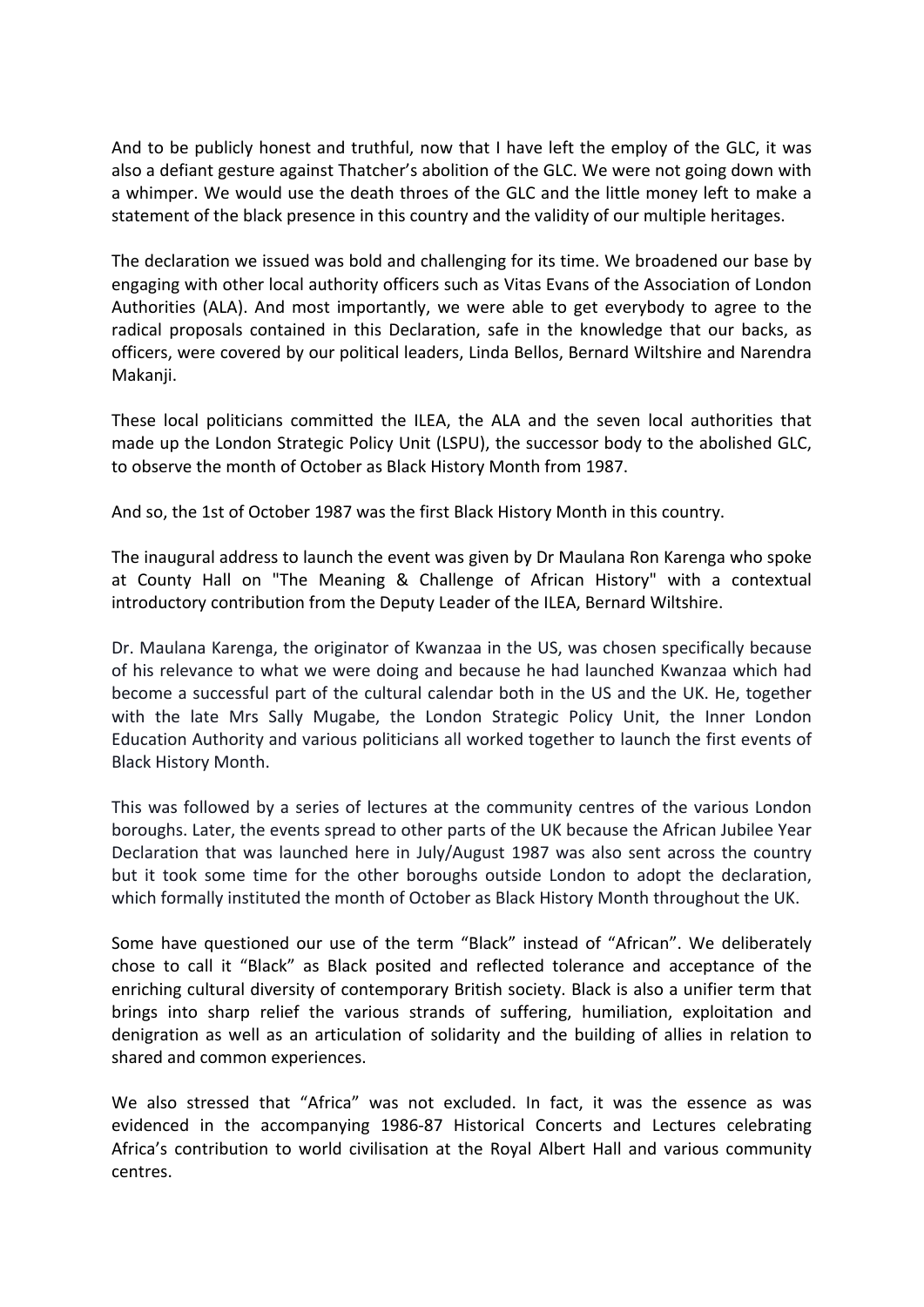It is also important to know why October?

The month of October resonates with so many cultural and political references and we were in total agreement that October is the most appropriate month for this celebration and observance.

In the UK, it is the beginning of the first term of the academic vear after the long vacation and thus a period where the attention and imagination of children and youth people could be captured as they are not burdened with school work. And, interestingly, the weather during this period is often mild.

Apart from the significance of October within the African calendar - the period of the autumn equinox in Africa - October is also consecrated as the harvest period, the period of plenty, and the period of the Yam Festivals. It was the time in history when Africa, Egypt and Ethiopia for example were the cradle and breadbasket of civilisation.

October is also a period of tolerance and reconciliation in Africa, when the chiefs and leaders would gather to settle all differences. This was also the time to examine one's life in relation to the collective and to see if the targets set for oneself and the group during the past year had been achieved or not.

Africa gave the world the calendar. Our ancestors built the Pyramids, knowing about mathematics, architecture and astronomy. October was therefore chosen because of these factors. Black History Month is a reconnection with our cultural and political sources.

In the USA, Carter G. Woodson chose February as the US Black History Month because Abraham Lincoln and Frederick Douglas were born in that month.

We chose to be different and chose October for the reasons outlined above.

We also chose not to be too compliant in our uncritical adherence of all things American: staking a claim for the specific British context of our struggles and existence.

Our original goal was to first create an enabling cultural space in the UK celebratory calendar and after public acceptance and recognition extend the month from October to January to encompass Kwanza and call the period Black History Season with the symbioses with the Woodson and Karenga creation in the US remaining.

It is my hope that this vision will be reintroduced as others take on the baton that we are passing on.

Designating Black History Month as a month of commemoration and celebration was a collective effort and it could not have been achieved without the London Strategic Policy Unit, an organisation established after the Thatcher government abolished the GLC in 1986.